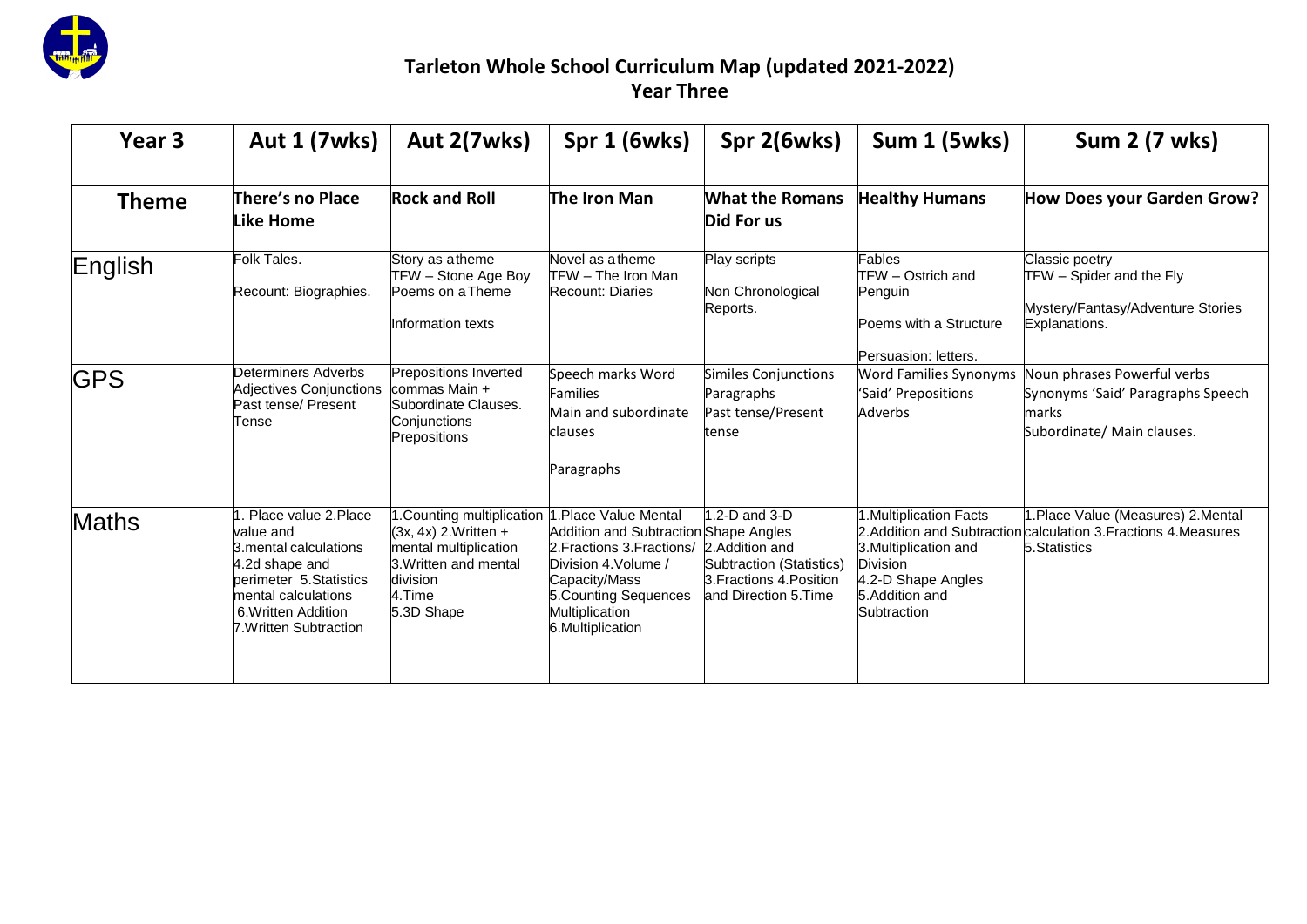

| <b>Science</b>   | Bones, skeleton and<br>muscles growth in<br>humans and animals.                   | Rock and fossils- sorting Forces and Magnets<br>and comparing.        |                                                           | Light- Standalone topic. Nutrition, diet and                                                    | movement for humans<br>and animals.                                      | Plants- Function parts and plant<br>growth.              |
|------------------|-----------------------------------------------------------------------------------|-----------------------------------------------------------------------|-----------------------------------------------------------|-------------------------------------------------------------------------------------------------|--------------------------------------------------------------------------|----------------------------------------------------------|
| <b>Computing</b> | IT - Movies and<br>multimedia<br>E-Safety                                         | CS - programming /<br>computational thinking<br>E-Safety              | IT / DL - digital research CS - programming /<br>E-Safety | hardware<br>E-Safety                                                                            | $DL/CS$ -<br>communication and<br>collaboration / networking<br>E-Safety | CS - databases<br>E-Safety                               |
| <b>History</b>   | Local history<br>Compare/contrast<br>Tarleton now and in the<br>past              | Ancient Britain -<br>Stonehenge, Skara Brae.<br>Stone age to Iron age |                                                           | Roman Empire<br>Boudicca<br>Pompeii                                                             |                                                                          |                                                          |
| Geography        | Locational Knowledge<br>The region where I live:<br>OS map work and<br>fieldwork. | Human and Physical.<br>Earthquakes                                    |                                                           | Volcanoes<br><b>Roman Settlements</b>                                                           |                                                                          |                                                          |
| Art              | $3-D$<br>Skeletal sculptors using<br>tissue material.                             | Printing<br>Prints of fossils and<br>rocks.                           | Drawing<br>Drawings for pop-up<br>book.                   | Collaging/ Digital Media Digital media/Painting<br>Painting on plaster,<br>mosaics and digital. | Claus Oldenburg-<br>Painting.<br>Multimedia-<br>Powerpoints.             |                                                          |
| <b>DT</b>        |                                                                                   | Structures- shell/frame.<br>Structures and<br>strengthening.          | Pop-up book -<br>Levers/paper<br>engineering.             |                                                                                                 | Making a healthy<br>smoothie. Food                                       |                                                          |
| <b>PE</b>        | Gymnastics (SP)<br>Net and Wall                                                   | Invasion Games (SP)<br>Gymnastics                                     | Striking & Fielding (SP)<br>Dance                         | Dance(SP)<br><b>Athletics</b>                                                                   | Athletics (SP)<br><b>Invasion Games</b>                                  | Outdoor Adventure Activities (SP)<br>Strike and Fielding |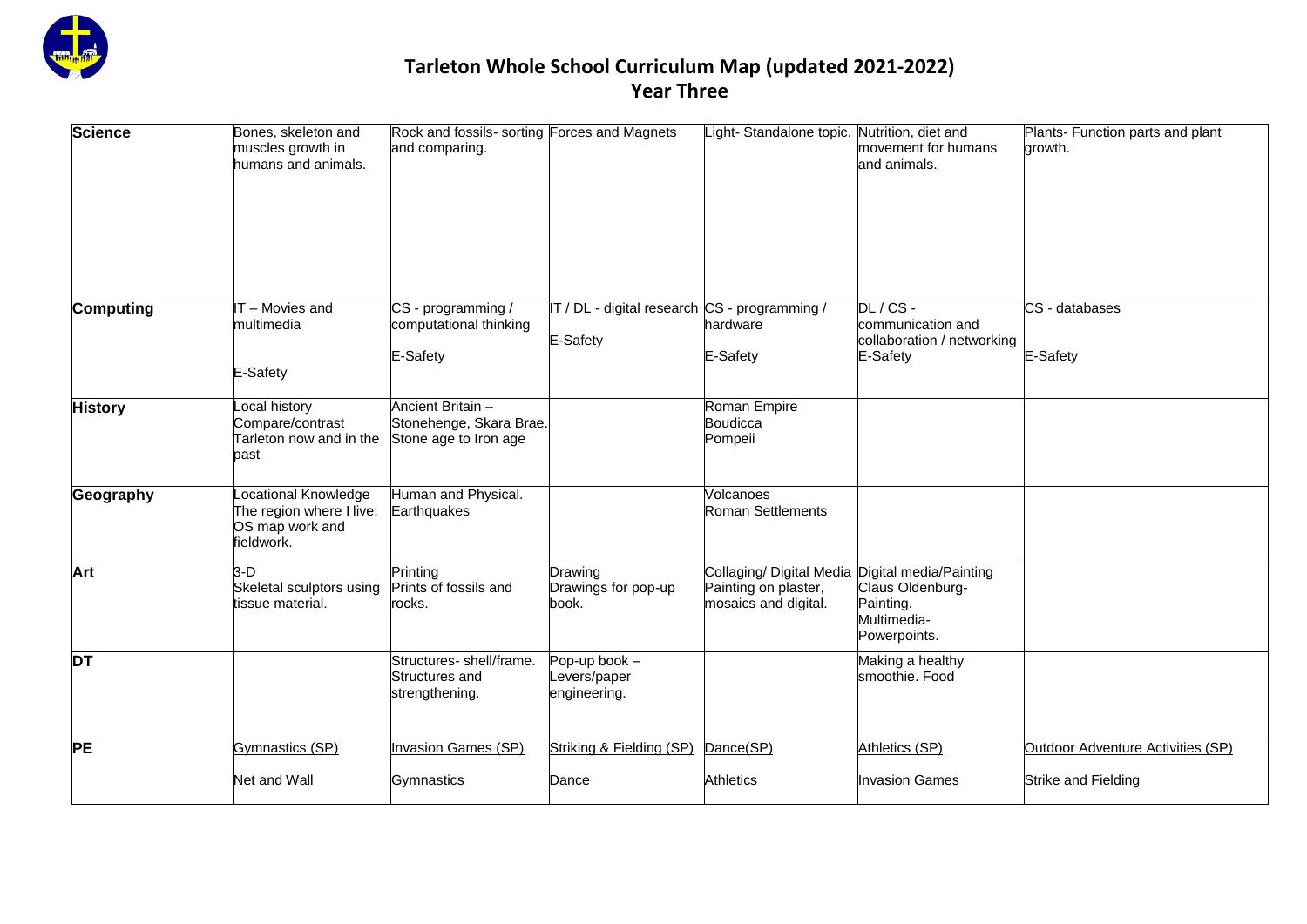

| <b>Music</b>                               | Creating -<br>Experimenting with<br>musical patterns.                                                                                                                                                                                          | istening - experience<br>how music is produced<br>in different ways.                                                | Performing- Explore and Performing - practise<br>explain their own ideas<br>and feelings about<br>music using movement.              | creating a musical<br>performance.                                                                                                                             | Creating - Explore,<br>choose, combine and<br>organise musical ideas<br>within musical structures.                                                                                     | Listening- Know how time and place<br>can influence the way music is created,<br>performed and heard (for example, the<br>effect of occasion and venue).                                              |
|--------------------------------------------|------------------------------------------------------------------------------------------------------------------------------------------------------------------------------------------------------------------------------------------------|---------------------------------------------------------------------------------------------------------------------|--------------------------------------------------------------------------------------------------------------------------------------|----------------------------------------------------------------------------------------------------------------------------------------------------------------|----------------------------------------------------------------------------------------------------------------------------------------------------------------------------------------|-------------------------------------------------------------------------------------------------------------------------------------------------------------------------------------------------------|
| <b>RE And Class</b><br><b>Value(TRUST)</b> | <b>Harvest</b>                                                                                                                                                                                                                                 | God is with us                                                                                                      | Jesus- The man who<br>changed life.                                                                                                  | Easter Story - Sadness Rules of Living<br>and Joy                                                                                                              |                                                                                                                                                                                        | Called by God                                                                                                                                                                                         |
| <b>Multicultural Links</b>                 | Create 3D mini Sukkot<br>shelters (thanksgiving for celebrate Christmas<br>harvest) Judaism.                                                                                                                                                   | <b>Other Christians</b>                                                                                             |                                                                                                                                      | Holi- Colour festival for<br><b>Hindus</b>                                                                                                                     | Non- Christian living faith<br>unit. Rules for Living.                                                                                                                                 | Being called to God(s) in other<br>countries -Nuns in Peru.                                                                                                                                           |
| <b>PSHE</b>                                | Jigsaw –<br>World.<br><b>GET</b><br><b>HEARTSMART</b><br>Families and<br>friendship/Safe relations and others                                                                                                                                  | Being Me in my Jigsaw - Celebrating<br><b>Difference</b><br>DON'T FORGET<br>TO LET LOVE IN!<br>Respecting ourselves | Jigsaw- Dreams and<br>Goals<br><b>TOO MUCH</b><br><b>SELFIE ISN'T</b><br><b>HEALTHY!</b><br>Media Literacy and<br>digital resilience | Jigsaw - Healthy Me<br><b>DON'T RUB IT</b><br>IN, RUB IT OUT<br>work                                                                                           | Jigsaw - Relationships<br><b>FAKE IS A</b><br><b>MISTAKE</b><br>Community, money and Physical health and well -<br>being, growing and<br>changing                                      | Jigsaw - Changing Me<br><b>NO WAY</b><br>THROUGH',<br><b>ISN'T TRUE</b><br>Keeping safe                                                                                                               |
| <b>Fairtrade/Eco</b>                       | Fairtrade- Looking at the How humans effect the<br>impact of buying producephysical landscapes.<br>to provide them with<br>better work conditions.<br>Impact on environment -<br>over fishing<br>transportation - GM(<br>genetically modified) |                                                                                                                     | Fracking- Why is it so<br>controversial? Sites in<br>Lancashire.                                                                     | (Fairtrade Fortnight).<br>Looking at bringing<br>about awareness and<br>how to make a change.<br>Rescue, reuse and<br>Recycle. How are we<br>helping to help o | Impact of human use on<br>the shape of our land.<br>Draw comparisons<br>between own lives -<br>Roman sanitation, under<br>floor heating ETC<br>Consequence of drinking<br>dirty water. | Human impact on environment.<br>Positive effects - Nature reserves,<br>ecologically planned parks, gardens<br>and ponds. Negative effects-<br>population and development, litter or<br>deforestation. |
| <b>Enrichment</b>                          | Mental Health                                                                                                                                                                                                                                  | Pantomime<br>Children in Need<br>Remembrance Service<br>Poppy Appeal<br>Anti-Bullying Week                          |                                                                                                                                      | World Book Day<br><b>Easter Services</b>                                                                                                                       | Platinum Jubilee                                                                                                                                                                       | Sports Day                                                                                                                                                                                            |